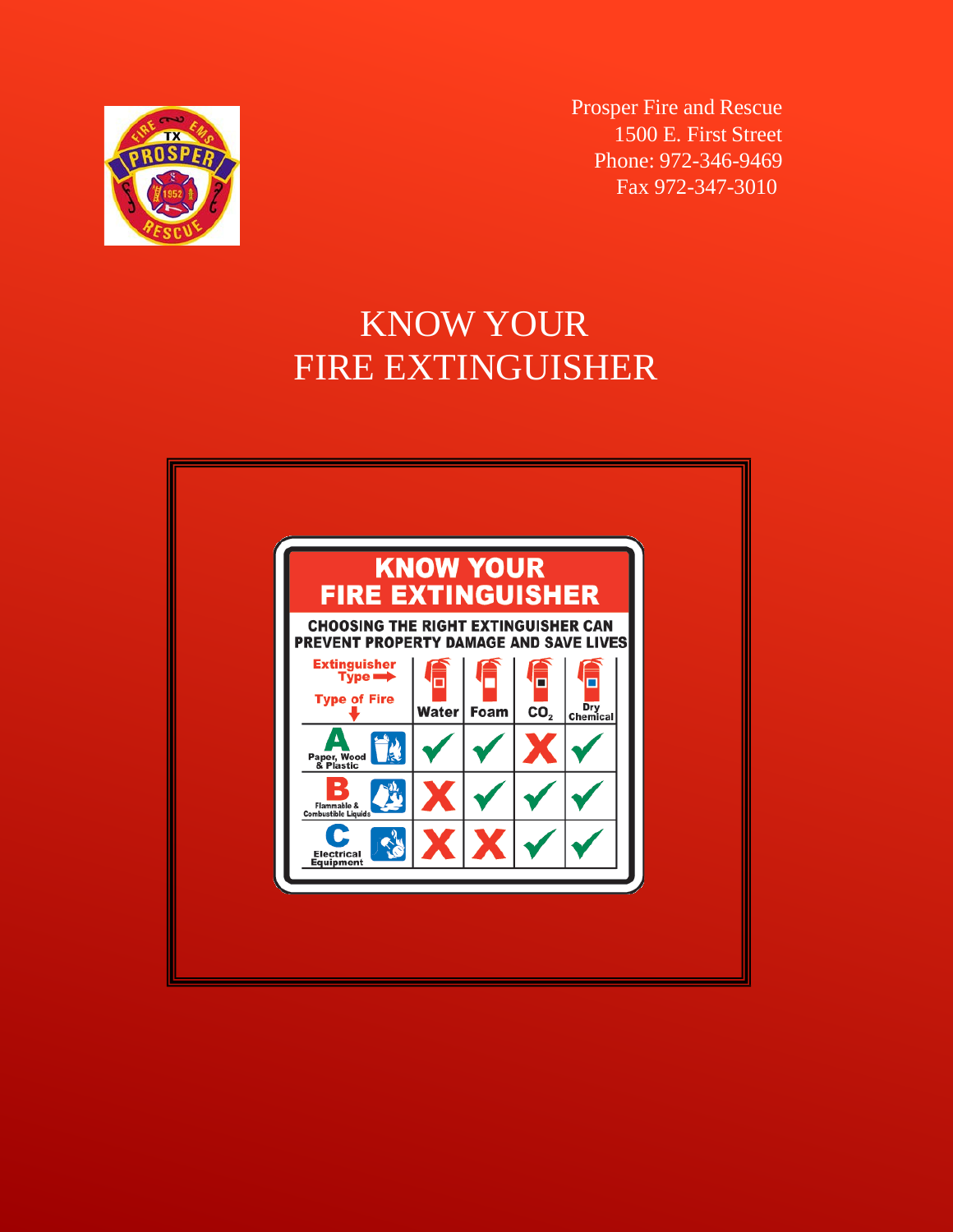# Fuel Classifications

Not all fires are the same, they are classified according to the type of fuel that is burning. If you use the wrong type of fire extinguisher on the wrong class of fire, you can make matters worse. It is very important to understand the four different fire classifications.



**Class A - Wood, paper, cloth, trash, plastics** Solid combustible materials that are not metals. (Class **A** fires generally leave an **A**sh.)



**Class B - Flammable liquids: gasoline, oil,grease, acetone** Any non-metal in a liquid state, on fire. This classification also includes flammable gases. (Class **B** fires generally involve materials that **B**oil or **B**ubble.)



**Class C - Electrical: energized electricalequipment** as long as it's "plugged in," it would be considered a class C fire. (Class **C** fires generally deal with electrical **C**urrent.)



**Class D - Metals: potassium, sodium,aluminum, magnesium** Unless you work in a laboratory or in an industry that uses these materials, it is unlikely you'll have todeal with a Class D fire. It takes special extinguishing agents (Metal-X, foam) to fight such afire.

Most fire extinguishers will have a pictograph label telling you which classifications of fire the extinguisher is designed to fight. For example, a simple water extinguisher might have a label like the one below, indicating that it should only be used on Class A fires.

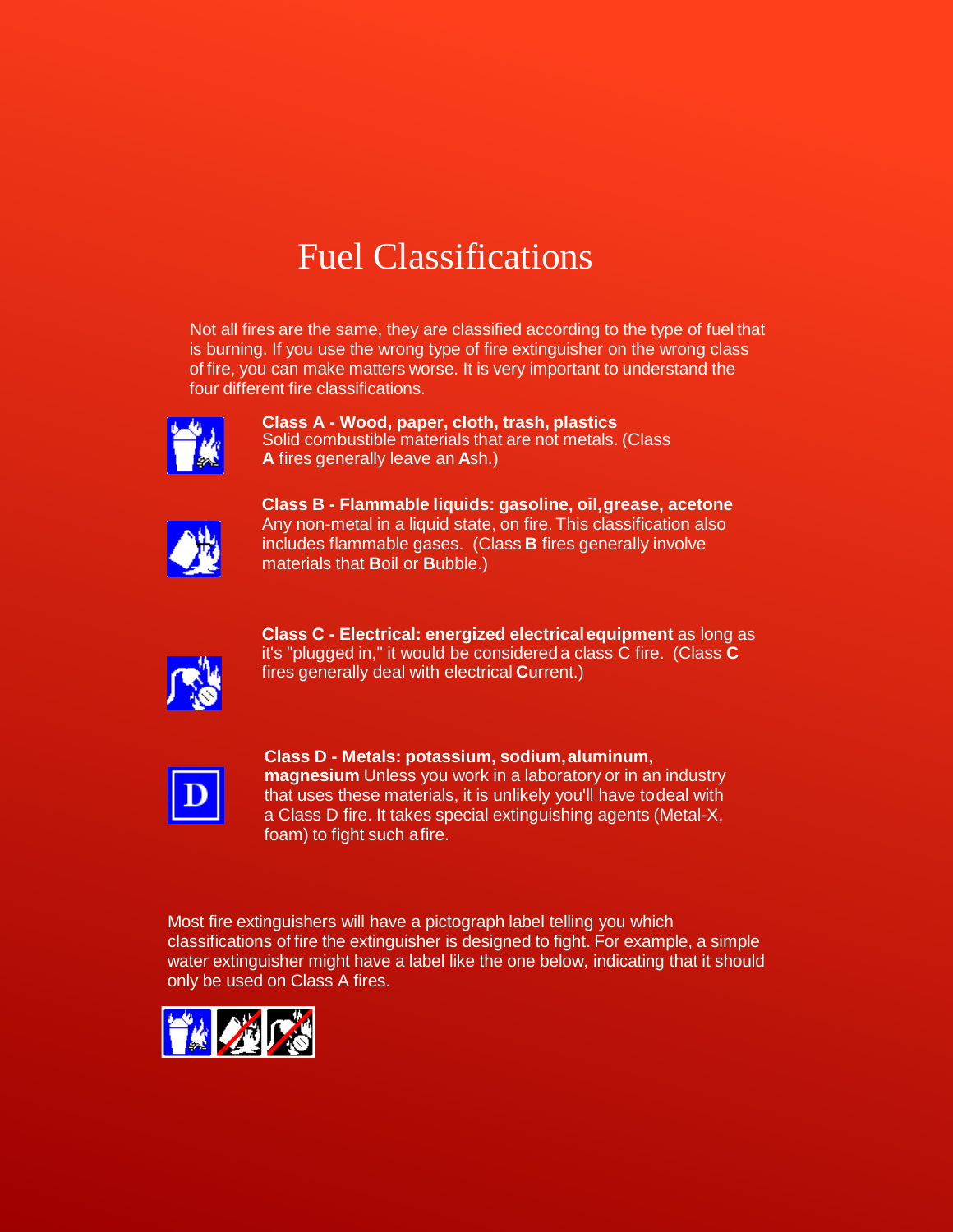## **The Fire Triangle**

In order to understand how fire extinguishers work, you first need to know a little bit about fire.

## **Four things must be present at the same time in order to produce fire:**

- 1. Enough **oxygen** to sustain combustion,
- 2. Enough **heat** to raise the material to its ignition temperature,
- 3. Some sort of **fuel** or combustible material, and
- 4. The **chemical, exothermic reaction** that is fire.



Oxygen, heat, and fuel are frequently referred to as the "fire triangle." Add in the fourth element, the chemical reaction, and you actually have a fire "tetrahedron." The important thing to remember is: **take any of these four things away, and you will not have a fire** or **the fire will be extinguished**.

#### **Essentially, fire extinguishers put out fire by taking away one or more elementsof the fire triangle/tetrahedron.**

**Fire safety, at its most basic, is based upon the principle of keeping fuel** sources and ignition sources separate.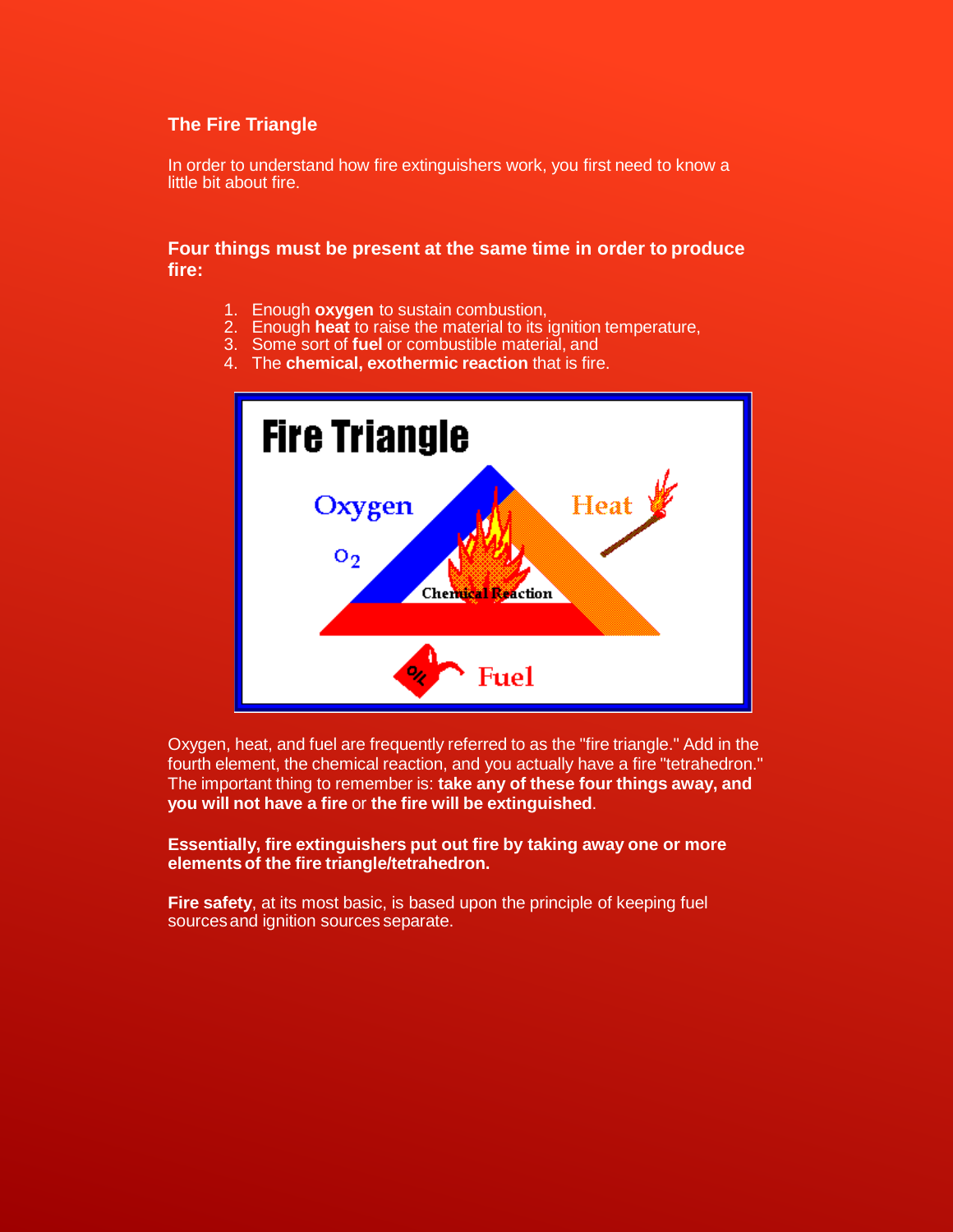

Different types of fire extinguishers are designed to fight different classes of fire. The three most common types of fire extinguishers are: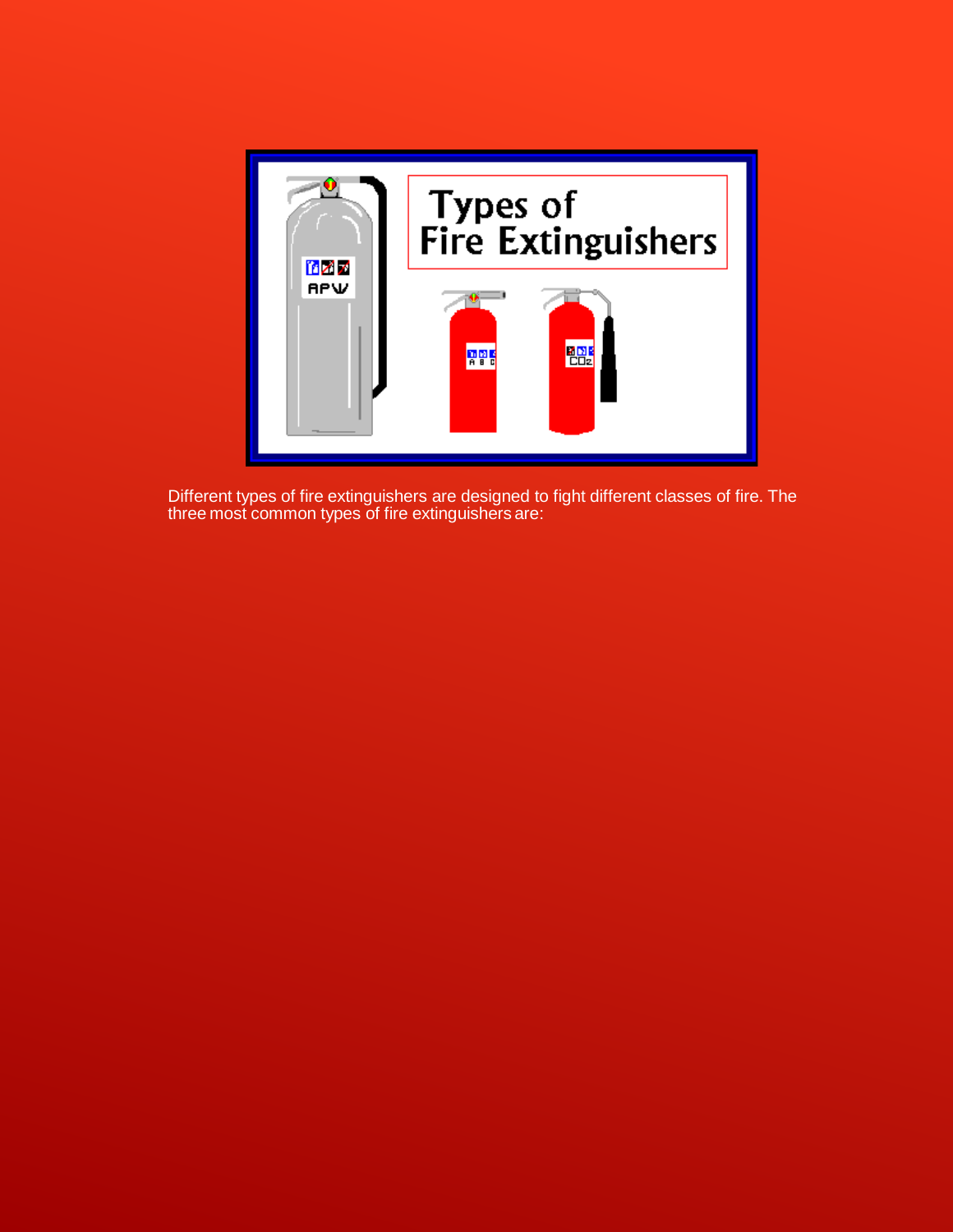

## **Air-Pressurized Water Extinguisher**

APW stands for "air-pressurized water." APWs are large, silver extinguishers that are filled about twothirds of the way with ordinary tap water, thenpressurized with normal air. In essence, an APW isjust a giant squirt gun.

APWs stand about 2 feet tall and weigh approximately 25 pounds when full.

## **Water (APW) Extinguishers**

## **APWs are designed for Class A (wood, paper, cloth) fires**



**Never use water to extinguish flammable liquid fires.** Water is extremely ineffective at extinguishing this type of fire, and you may, in fact, spread the fire if you try to use water on it.

**Never use water to extinguish an electrical fire**. Water is a good conductor, and there is some concern for electrocution if you were to use water to extinguish an electrical fire. Electrical equipment must be unplugged and/or de-energized before using a water extinguisher on it.

APWs extinguish fire by taking away the "heat" element of the fire triangle.

APWs will be found in older buildings, particularly in public hallways, as well as in Residence Halls. They will also be found in computer laboratories. It is important to remember, however, that computer equipment must be disconnected from its electrical source before using a water extinguisher on it.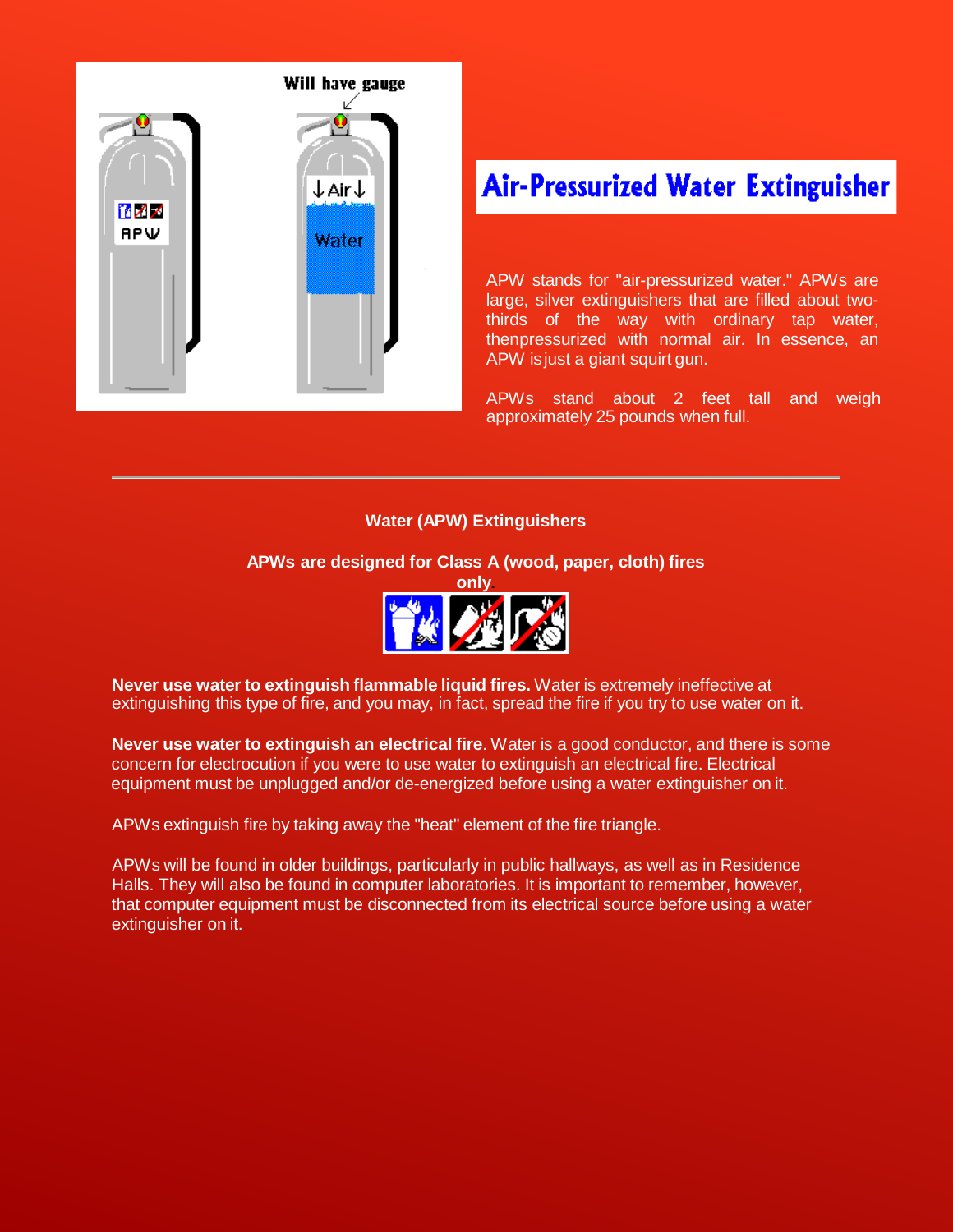



## **Carbon Dioxide Extinguishers**

Carbon Dioxide extinguishers are filled with non-flammable carbon dioxide gas under extreme pressure. You can recognize a CO2 extinguisher by its hard horn and lack of pressure gauge. The pressure in the cylinder is so great that when you use one of these extinguishers, bits of dry ice may shoot out thehorn.

CO2 cylinders are red and range in size from 5 lbs. to 100 lbs. or larger. In the larger sizes, the hard horn will be located on the end of a long, flexiblehose.

> **CO2s are designed for Class B and C (flammable liquid and electrical) firesonly.**

Carbon Dioxide is a non-flammable gas that extinguishes fire by displacing oxygen, or taking away the oxygen element of the fire triangle. The carbon dioxide is also very cold as it comes out of the extinguisher, so it cools the fuel as well. **CO2s may be ineffective at extinguishing Class A fires** because they may not be able to displace enough oxygen to successfully put the fire out. Class A materials may also smolder and re-ignite.

CO2s will frequently be found in laboratories, mechanical rooms, kitchens, and flammable liquid storage areas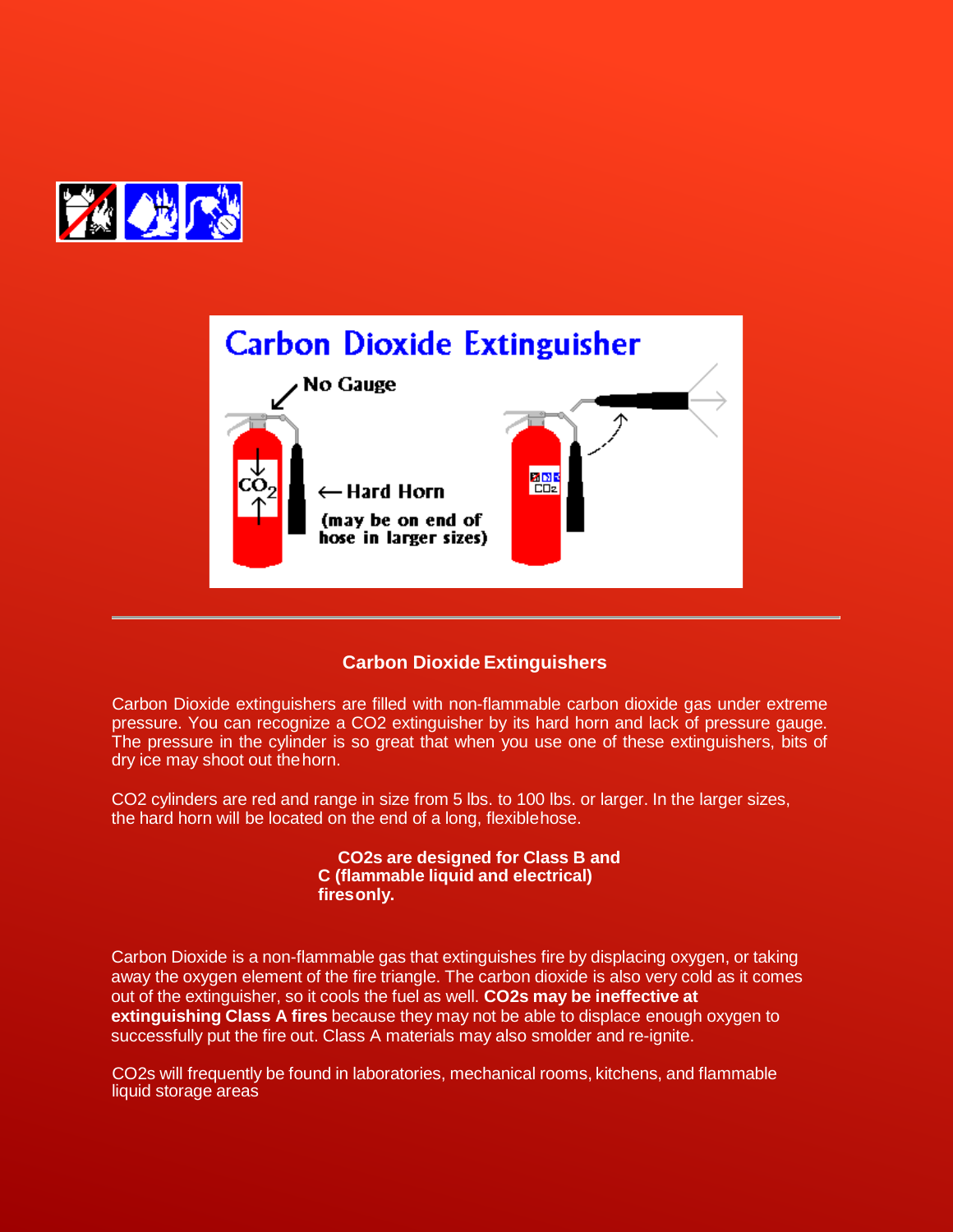



## **Dry Chemical Extinguishers**

Dry Chemical Extinguishers come in a variety of types. You may see themlabeled:

- "**DC**" short for "dry chem"
- "**ABC**" indicating that they are designed to extinguish class A,B,and C fires, or
- "**BC**" indicating that they are designed to extinguish class B and C fires.

"ABC" fire extinguishers are filled with a fine yellow powder. The greatest portion of this powder is composed of monoammonium phosphate. Nitrogen is used to pressurize the extinguishers.

## **It is extremely important to identify which types of dry chemical extinguishers are located in your area.**

**Read the labels and know their locations!** You don't want to mistakenly use a "BC" extinguisher on a Class A fire, thinking that it was an "ABC" extinguisher.

## **An "ABC" extinguisher will have a label like this, indicating that it may be used on class A, B and C fires.**

Dry chemical extinguishers put out fire by coating the fuel with a thin layer of dust, separating the fuel from the oxygen in the air. The powder also works to interrupt the chemical reaction of fire, so **these extinguishers are extremely effective at putting out fire.**

These extinguishers will be found in a variety of locations. New buildings will have them located in public hallways. They may also be found in laboratories, mechanical rooms, break rooms, chemical storage areas, offices, etc.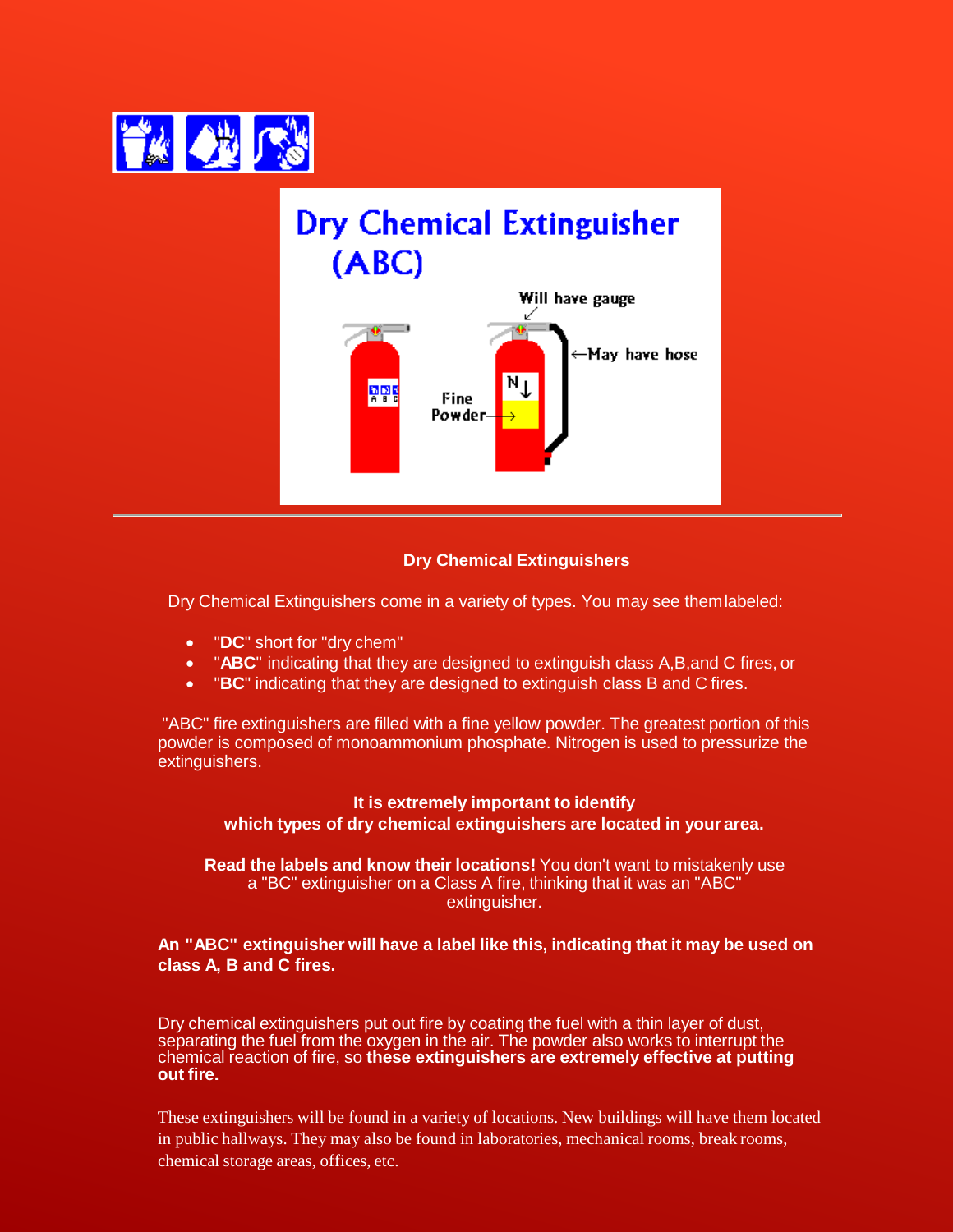## Guidelines for Fighting Fires

Fires can be very dangerous and you should always be certain that you will not endanger yourself or others when attempting to put out a fire. For this reason, when a fire is discovered:

- Assist any person in immediate danger to safety, if it can be accomplished without risk to yourself.
- Activate the building fire alarm system or notify the fire department by dialing 911 (or designating someone else to notify them for you). When you activate the building fire alarm system, it will automatically notify the fire department and get help on the way. It will also sound the building alarms to notify other occupants, and it will shut down the air handling units to prevent the spread of smoke throughout the building.
- Only after having done these two things, if the fire is small, you may attempt to use an extinguisher to put it out.

## **However, before deciding to fight the fire, keep these rules in mind:**

**Know what is burning.** If you don't know what is burning, you don't know what type of extinguisher to use. Even if you have an ABC extinguisher, there may be something in the fire that is going to explode or produce highly toxic smoke. Chances are, you *will* know what's burning, or at least have a pretty good idea, but if you don't, let the fire department handle it.

**The fire is spreading rapidly beyond the spot where it started.** The time to use an extinguisher is in the incipient, or beginning, stages of a fire. If the fire is already spreading quickly, it is best to simply evacuate the building, closing doors and windows behind you as you leave.

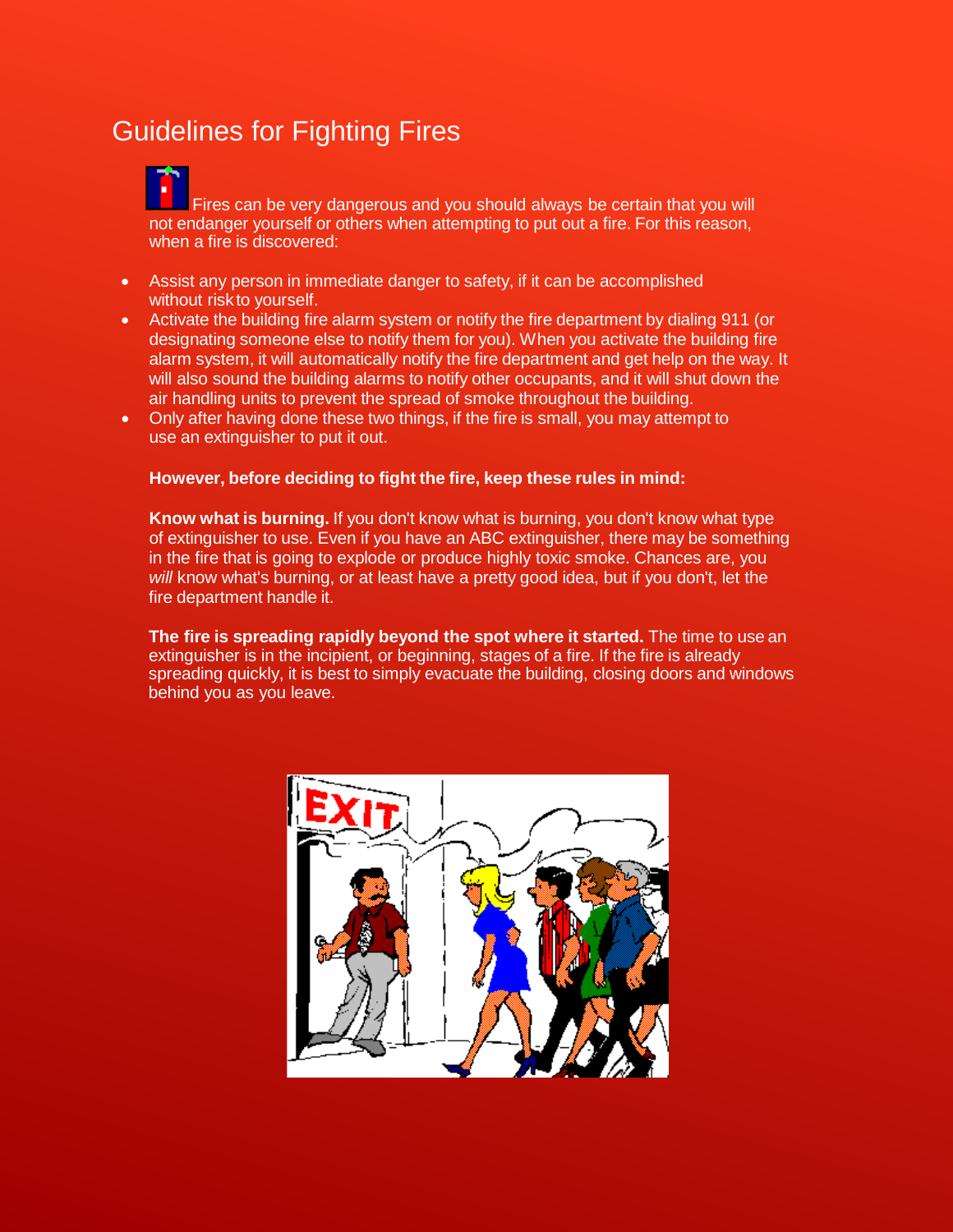## **Do Not Fight the Fire If:**

**You don't have adequate or appropriate equipment.** If you don't have the correct type or large enough extinguisher, it is best not to try to fight the fire.

**You might inhale toxic smoke.** If the fire is producing large amounts of smoke that you would have to breathe in order to fight it, it is best not to try. Any sort of combustion will produce some amount of carbon monoxide, but when synthetic materials such as the nylon in carpeting or foam padding in a sofa burn, they can produce highly toxic gases such as hydrogen cyanide, acrolein, and ammonia in addition to carbon monoxide. These gases can be fatal in very small amounts.

**Your instincts tell you not to.** If you are uncomfortable with the situation for any reason, just let the fire department do theirjob.

**The final rule is to always position yourself with an exit or means of escape at your back before you attempt to use an extinguisherto put out a fire.** In case the extinguisher malfunctions, or something unexpected happens, you need to be able to get out quickly, andyou don't want to become trapped. Just remember, **always keep an exit at your back**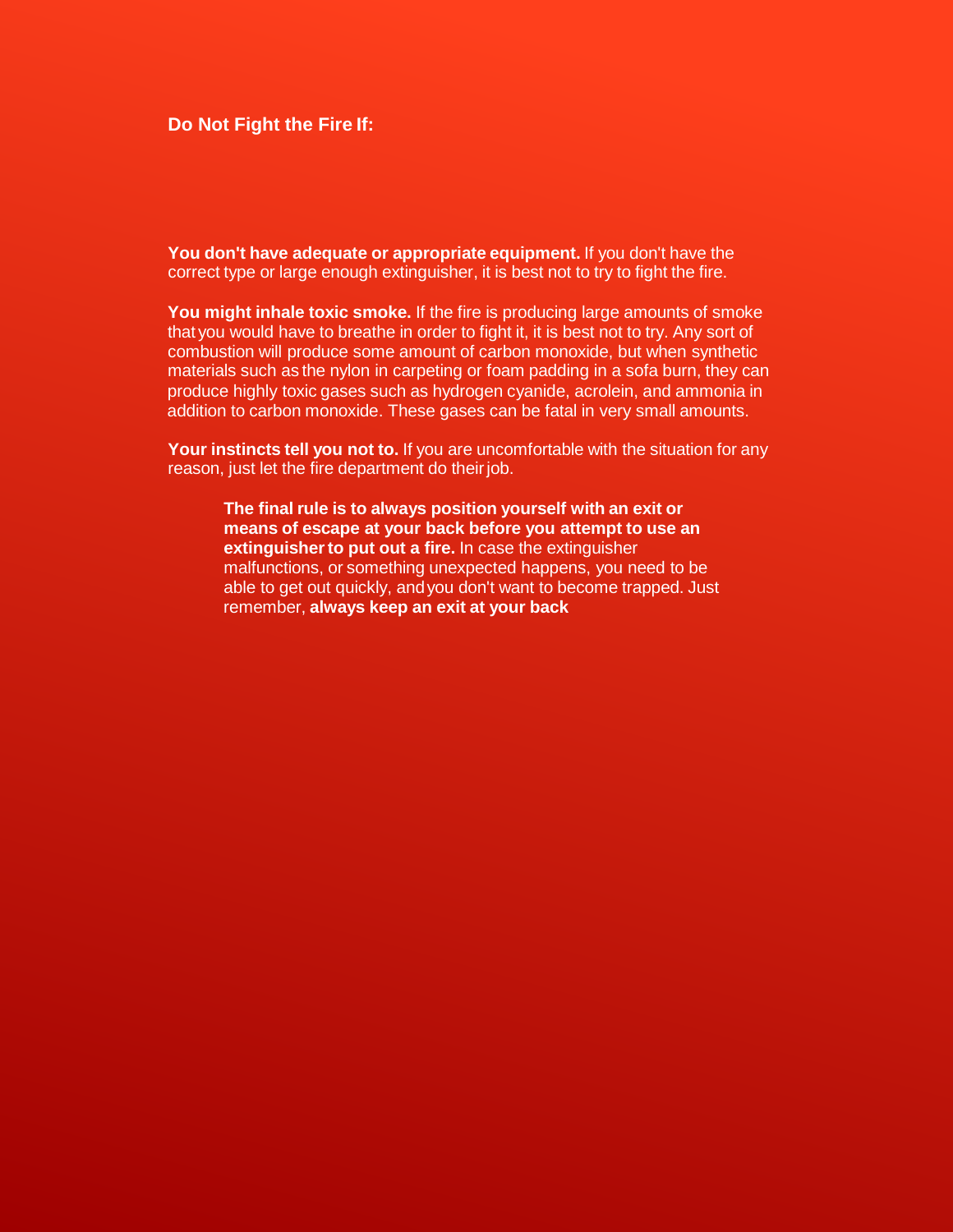

It's easy to remember how to use a fire extinguisher if you can remember the acronym

**PASS**, which stands for **P**ull, **A**im, **S**queeze, and **S**weep.



Pull the pin. This will allow you to discharge the extinguisher.

Aim at the base of the fire.

If you aim at the flames (which is frequently the temptation), the extinguishing agent will fly right through and do

no good. You want to hit the fuel.